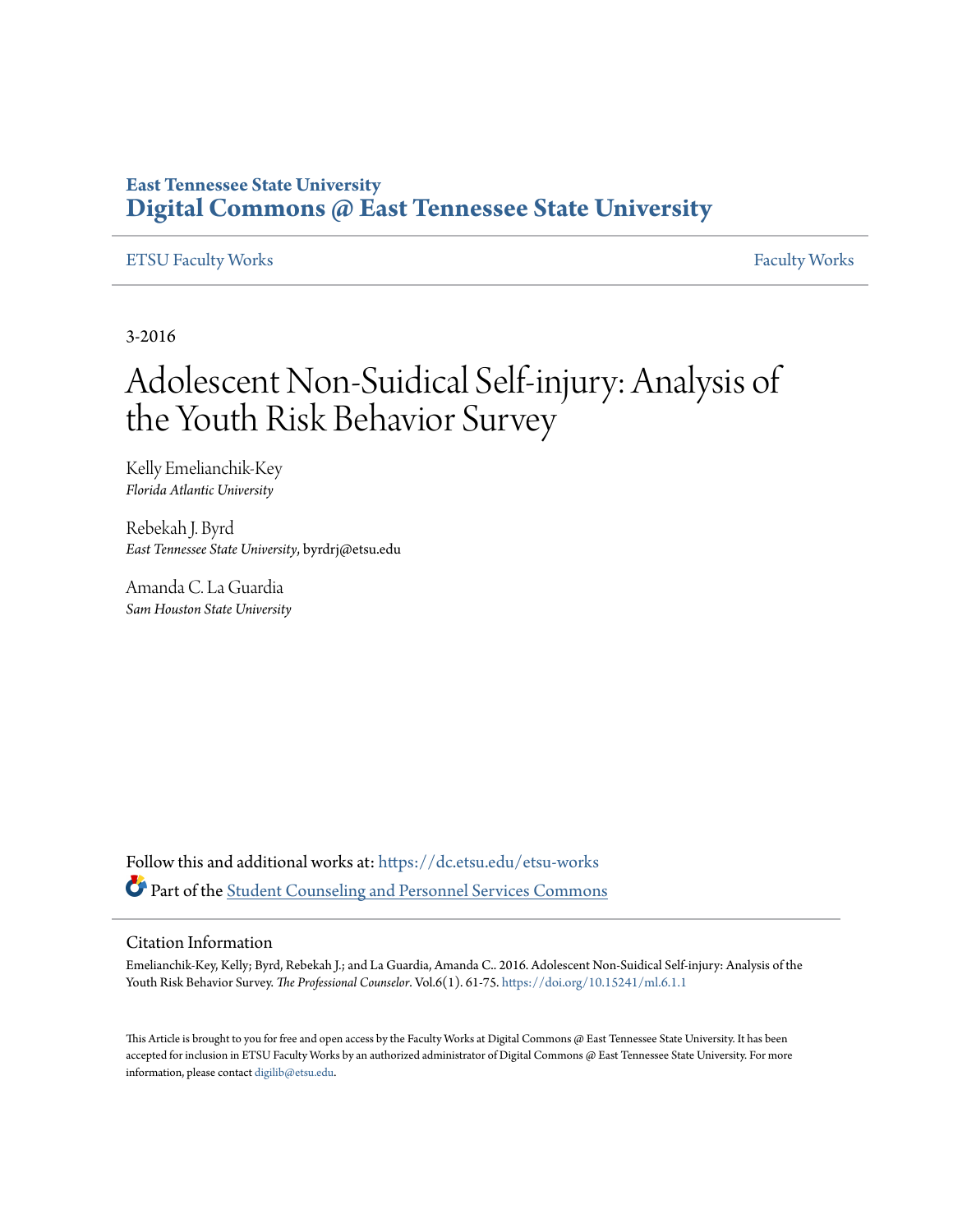## Adolescent Non-Suidical Self-injury: Analysis of the Youth Risk Behavior Survey

#### **Copyright Statement**

©National Board for Certified Counselors and Affiliates, Inc. (NBCC). This document was published with permission from the journal. It was originally published in the *[The Professional Counselor](http://tpcjournal.nbcc.org/category/pdf-articles/volumes/volume-6/volume-6-issue-1/)*.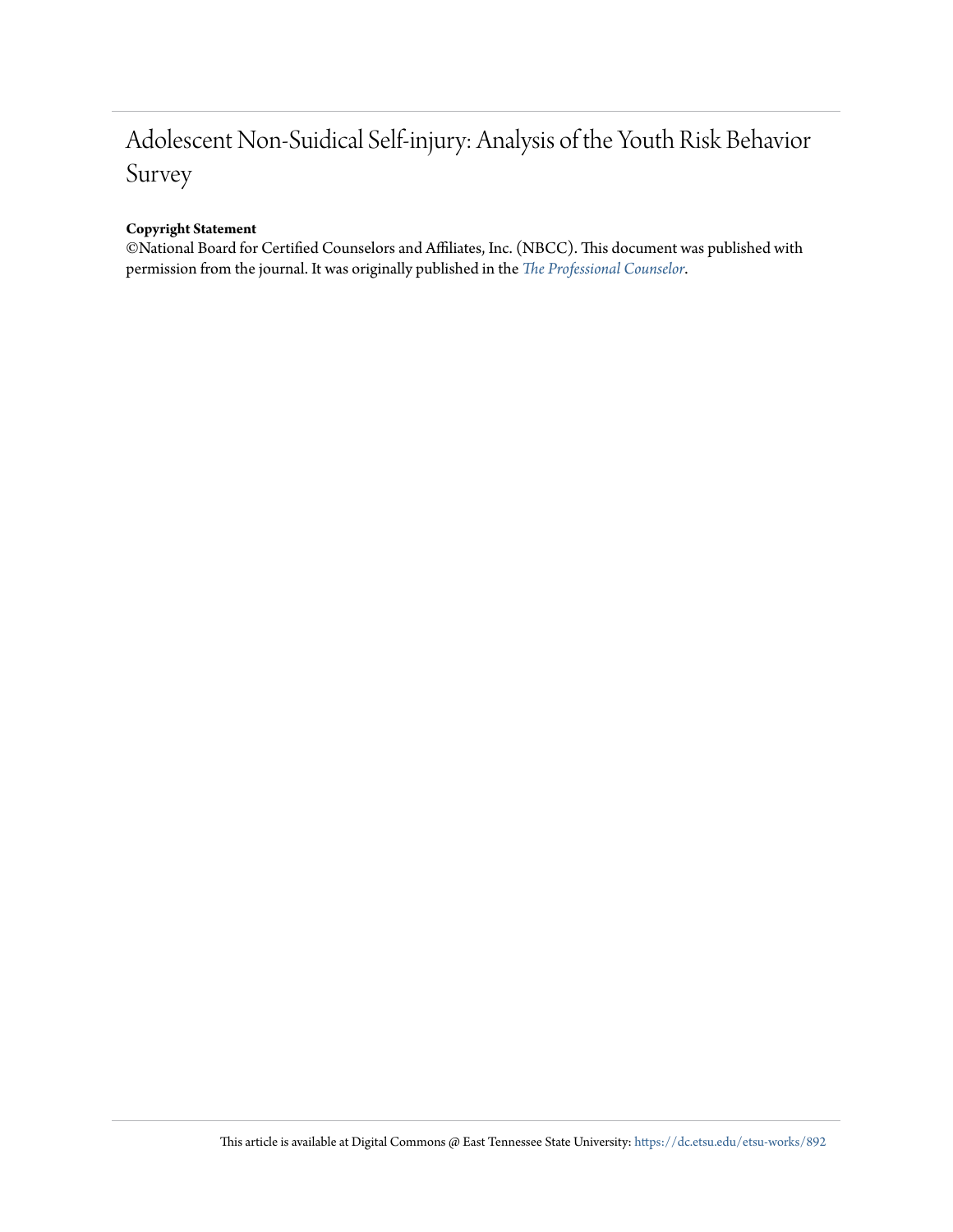# **Adolescent Non-Suicidal Self-Injury: Analysis of the Youth Risk Behavior Survey Trends**

**Kelly Emelianchik-Key, Rebekah J. Byrd, Amanda C. La Guardia**



**Issues regarding the diagnosis and treatment of non-suicidal self-injury (NSSI) continue to be of increasing concern to practitioners in educational and mental health settings. Given this rising concern, it is important to note that the majority of research regarding self-injury has focused on the symptomology and treatment of Caucasian females; little work has been done regarding the prevalence, presentation and treatment of self-injury with other populations (Marchetto, 2006). This article provides a rationale for addressing gender, culture and other issues of diversity in relation to self-injurious behaviors, including analysis of the Youth Risk Behavior Survey to provide empirical evidence for why additional issues of diversity need to be addressed. Implications for clinical counseling practice are discussed.**

#### *Keywords***: self-injury, NSSI, adolescent, youth risk, trends**

 Self-injury is a significant issue with a variety of psychological, social, legal and ethical consequences and implications (Froeschle & Moyer, 2004; McAllister, 2003; Nock & Mendes, 2008; White Kress, Drouhard, & Costin, 2006). Self-injurious behavior is commonly associated with the cutting, bruising or burning of the skin. It also can include trichotillomania, interfering with wound healing and extreme nail biting (Klonsky & Olino, 2008; Zila & Kiselica, 2001). In assessing severity, it is important to note that self-inflicted wounds typically do not require any medical attention, as those who engage in self-injury will usually care for any open wounds in order to prevent infection (Walsh, 2006). The typical duration of a self-injurious act is usually less than 30 minutes, resulting in immediate relief from the emotional turmoil precipitating the behavior (Alderman, 1997; Gratz, 2007). It is difficult to estimate the prevalence of self-injury for many reasons. Nock (2009) noted that reports indicating increased estimates in this behavior derive from "anecdotal reports and estimates from small cross-sectional studies" (p. 81). Given the many ethical and legal ramifications involved in working with clients that self-injure, it is important to understand how self-injury typically manifests itself, how it affects differing populations based on gender and cultural differences, and the level of danger it truly represents to the person choosing to utilize it.

## **Self-Injury and Suicidal Intent**

 The current average age of those beginning to engage in self-injury is as early as 12 years old, but onset typically begins in adolescence (Lundh, Karim, & Quilisch, 2007; Trepal & Wester, 2007). Selfinjury is found as a frequently occurring issue in the adolescent population (Jacobson, Muehlenkamp, Miller, & Turner, 2008; Nock, Joiner, Gordon, Lloyd-Richardson, & Prinstein, 2006). The majority of reported self-injury and research regarding it has been focused on Caucasian females. Within this particular population, self-injury is typically not associated with increased danger beyond the injury itself unless onset co-occurs with a psychotic episode or is co-morbid with suicidal ideation (Conaghan & Davidson, 2002; Walsh, 2006). Self-injury is the intentional harm to one's self (usually in the form of cutting, burning, or hitting) to alleviate distress and regulate emotions (Nock & Favazza, 2009) with no intent to die. Usually, reporting of self-injury is necessitated by the concern that the act

**Kelly Emelianchik-Key, NCC, is an Assistant Professor at Florida Atlantic University. Rebekah J. Byrd, NCC, is an Assistant Professor at East Tennessee State University. Amanda C. La Guardia, NCC, is an Assistant Professor at Sam Houston State University. Correspondence can be addressed to Kelly Emelianchik-Key, Department of Counselor Education, 777 Glades Road, Building 47, Room 458, Boca Raton, FL 33431, kemelian@fau.edu.**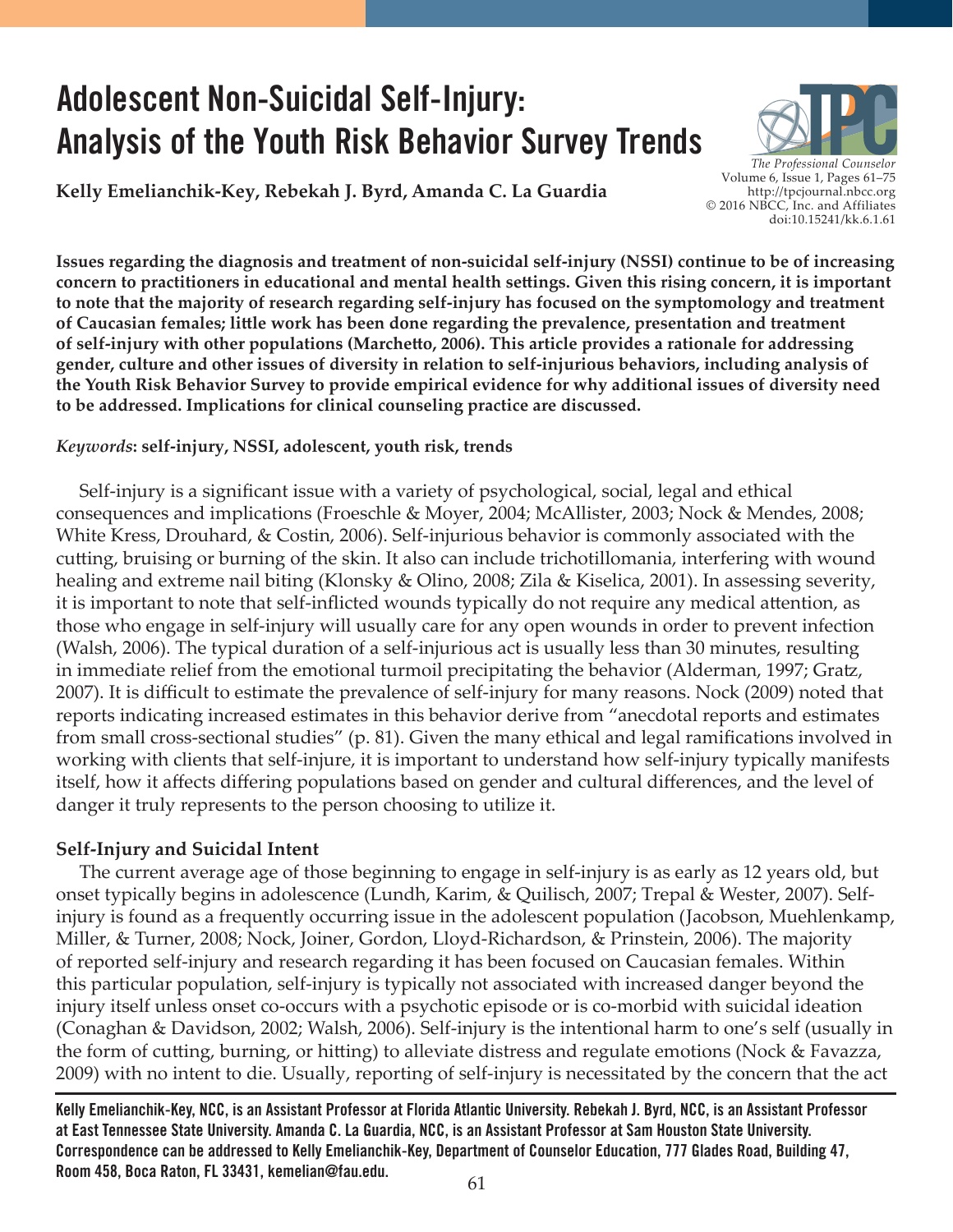may possibly result in unintentional death; however, practitioners often simply confuse the behavior with suicidal intention (McAllister, 2003; Trepal & Wester, 2007). Suicide attempts and intention are clearly defined in the *Diagnostic and Statistical Manual of Mental Disorders* (5th ed.; American Psychiatric Association, 2013) as those that have the intent or aim to die. Self-injurious behaviors should be viewed as a form of self-help or coping to assist the person in feeling something different, instead of a suicide attempt (Favazza, 1998; Klonsky, 2007). A lack of consensus among researchers regarding the defining qualities of self-injurious behaviors has led to difficulty in discerning the difference between self-injury and suicide (Gratz, 2004; McAllister, 2003; Simeon, Favazza, & Hollander, 2001). As self-injury and other self-harming behaviors continue to be identified, researched and understood, new methods of evaluating these behaviors are developed. Suicide and self-injury are typically two different behaviors but often are aggregated in reports and evaluations. It was determined that data regarding the evaluation of risky adolescent behaviors might be useful for providing a tentative source for analysis. Given that self-injury, self-harm, and suicide attempts are a growing area of study, reliance on current and previous data sources for analysis of self-injury and self-harm behaviors can be used in order to highlight possible areas for research. Data from the Youth Risk Behavior Survey (YRBS; CDC, 2006), as gathered by the Centers for Disease Control and Prevention (CDC), has been used for the purpose of determining the prevalence of possible selfinjurious behaviors among young women and young men from differing ethnic backgrounds.

 Studies indicate mixed views on the degree of overlap between self-injury and suicidal ideation; therefore, data pertinent to the YRBS may only encompass youths within this overlap. Pattison and Kahan (1983) found that only 41% of those who self-injure reported suicidal ideation while self-injuring. "Another problem with much of the current literature is that little differentiation is made between self-injury and suicide attempts, which are very distinct behaviors" (Roberts-Dobie & Donatelle, 2007, p. 258). Therefore, it could be argued that if practitioners cannot clearly make a distinction between self-destructive acts, then adolescents reporting their behaviors might not be able to make the distinction between self-injurious intent and other possible intentions, such as suicide and frequent aggressive behaviors resulting in harm. Roberts-Dobie and Donatelle (2007) went on to state: "Self-injury is not a failed suicide attempt but often a coping mechanism for negative emotions" (p. 258). This conclusion also is shared by many researchers evaluating self-injury (Brown, Williams, & Collins, 2007; Gratz & Roemer, 2008; Klonsky, 2007; Marx & Sloan, 2002). The International Society for the Study of Self-Injury (ISSS), established in 2006, sought to clarify and understand self-injury and specifically define non-suicidal self-injury (NSSI). Following is their agreed upon definition:

The deliberate, self-inflicted destruction of body tissue resulting in immediate damage, without suicidal intent and for purposes not socially sanctioned. As such, this behavior is distinguished from: suicidal behaviors involving intent to die, drug overdoses, and other forms of self-injurious behaviors, including culturally-sanctioned behaviors performed for display or aesthetic purposes; repetitive, stereotypical forms found among individuals with developmental disorders and cognitive disabilities, and severe forms (e.g., self-immolation and auto-castration) found among individuals with psychosis. (ISSS, 2007)

It is important to note, however, that while there is a link between suicide and self-injury, it is a complicated relationship. Therefore, clinicians should always assess for suicidality when confronted with client self-injurious behaviors; however, immediately assuming suicide ideation or an active suicide attempt from reported self-injurious behavior can be therapeutically problematic. The essence of this complication presents a limitation in the analysis of the YRBS behavior data (CDC, 2006).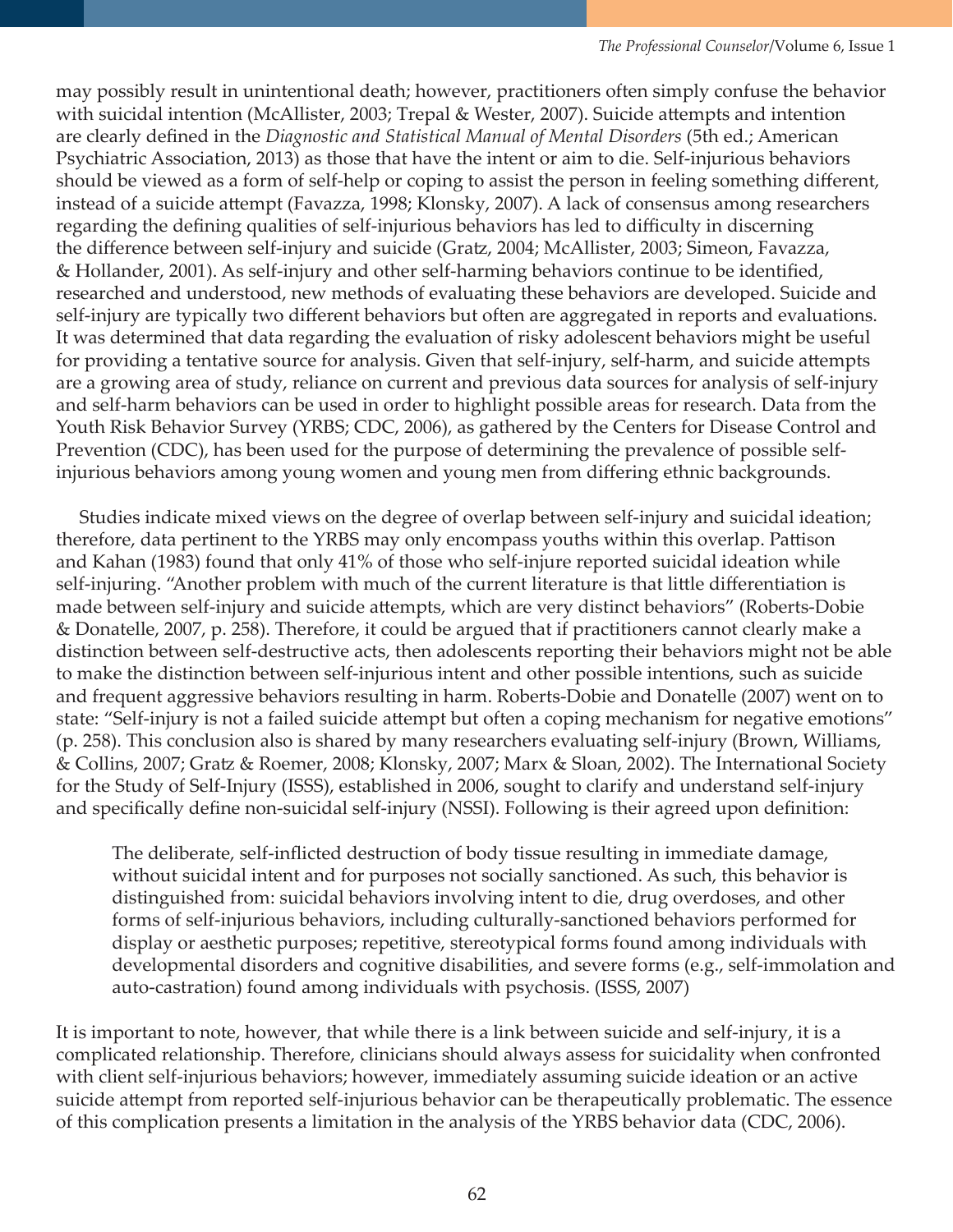#### **Treatment of Self-Injury**

 If self-injury is left untreated, increased severity and possible suicidality or suicide attempts may occur; therefore, it is important to recognize self-injury and treat the client appropriately and quickly in order to prevent complications. Knowledge with regard to possible presentation of self-injurious behavior as it pertains to intersections of gender, age and ethnicity also is important. Additionally, clinicians must recognize typical signs of self-injurious behaviors in relationship to diagnostic criteria. The likelihood of self-injurious behavior as a coping mechanism becomes more prevalent within certain psychological issues. The diagnoses most commonly associated with self-injury include major depression, borderline personality disorder, post-traumatic stress disorder and eating disorders (Klonsky & Muehienkamp, 2007; Marx & Sloan, 2002; Nehls, 1998; Sansone & Levitt, 2002; Sargent, 2003). Self-injury has been found to be associated with acute stress related to relational aggression, abuse and dating violence (Hays, Craigen, Knight, Healey, & Sikes, 2009; Turnage, Jacinto, & Kirven, 2003). Since self-injury also can be co-morbid with suicidality, selected psychological and emotional states will be reviewed separately in terms of their individual indicators related to self-injury, and their effects on the severity of possible danger or harm to provide a framework for the importance of data related to populations not typically studied in association with self-injurious behaviors.

 Self-injury has commonly been associated with the diagnosis of borderline personality disorder (BPD), although this association may relate more to ongoing trauma issues (Alderman, 1997; Naomi, 2002). Given the continued prevalence of the diagnosis in relation to self-injury, attention to selfinjury with BPD is warranted. Those who are diagnosed with BPD, or display borderline features, and are engaging in self-injury typically display other self-destructive behaviors and decision making (Gratz, 2006; Sansone, Wiederman & Sansone, 1998), tend to have unresolved anger that is noticeable in everyday relations, and also may exhibit a need to distract themselves from their emotions (M. Brown, Comtois, & Linehan, 2002). These characteristics will be prominent over other clinical symptoms associated with BPD. BPD also is more commonly diagnosed among females, as is selfinjurious behavior (Lundh et al., 2007). If indeed self-injurious behaviors are associated with a history of trauma, perhaps the presentation of self-injurious behaviors are overlooked when working with male clients due to the association of self-injury with BPD.

#### **Gender and Self-Injury**

 Potential gender differences in the presentation of self-injury may exist for various reasons. Past studies focusing on particular forms of self-injury have focused on potentially unrepresentative female-only samples, thus misrepresenting the existence of a more diverse population of those engaged in self-injurious behaviors (Marchetto, 2006). Some research proposes that males are just as likely as females to self-injure and perhaps go about it differently or are more secretive (Gratz, 2001). Marchetto's study of 516 individuals engaged in skin-cutting as a form of self-injury found "no evidence for an overrepresentation of women" (p. 453). Other research supports this notion that there may not be a gender difference among certain types of self-injurious behavior (Izutsu et al., 2006; Muehlenkamp & Gutierrez, 2007). In addition, a recent study found no gender differences in prevalence of self-injury among college students, but noted that far fewer men were willing to complete the study (Heath, Toste, Nedecheva, & Charlebois, 2008). Furthermore, these authors warned against inaccurately interpreting the above issues as meaning a lower prevalence of selfinjury exists among males. Seemingly, female adolescents are more likely to self-report instances of self-injury than male adolescents (Heath, Schaub, Holly, & Nixon, 2008), and male self-injurers are not diagnosed and conceptualized the same as females that self-injure (Healey, Trepal, & Emelianchik-Key, 2010). With these two compounding factors, males that self-injure are at a disadvantage to receive help with their self-injurious behaviors.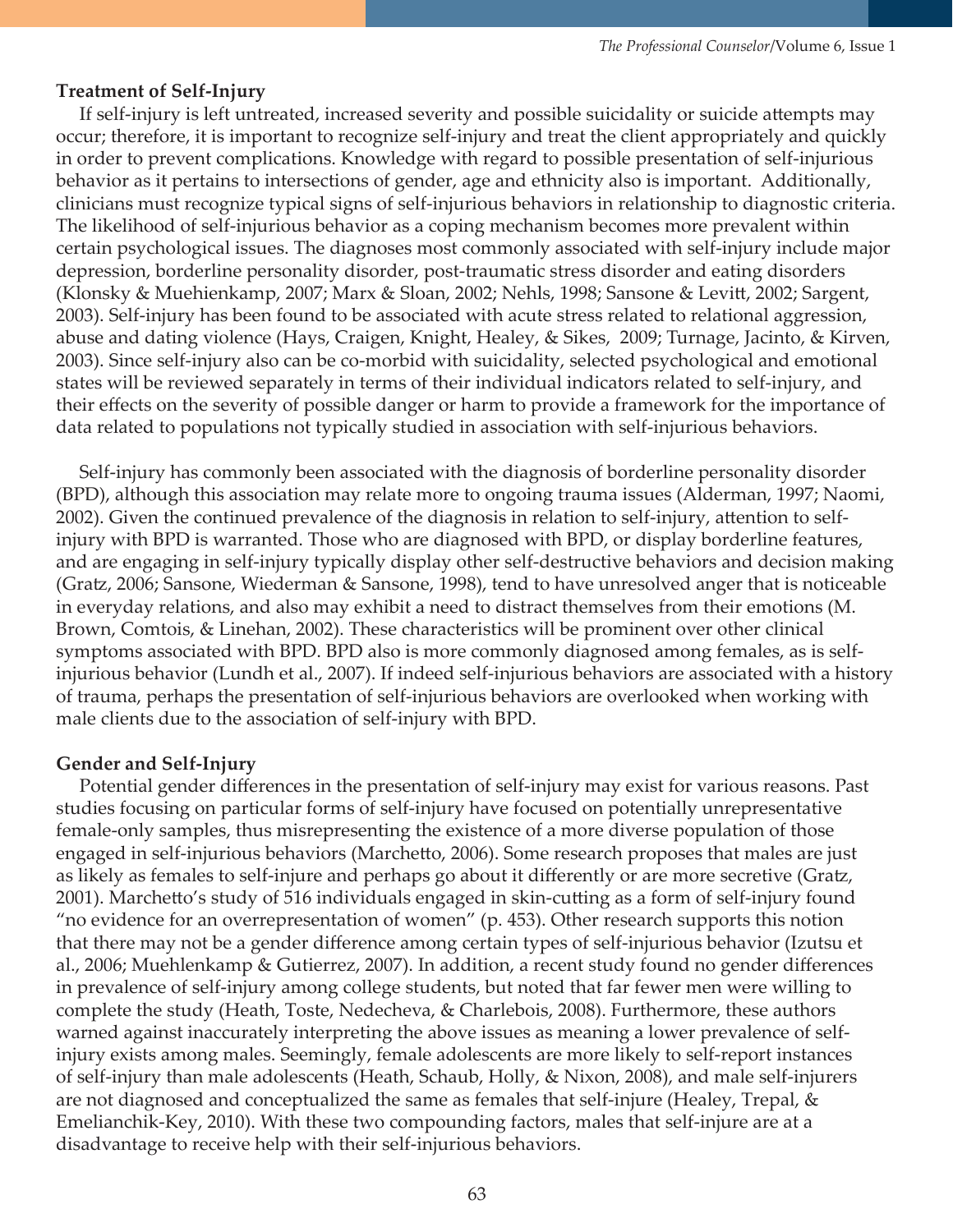The information presented in this article is posed to present further evidence that suggests male self-injury exists and needs to be addressed in the assessment and treatment of presenting issues related to self-injury. Since depression is sometimes associated with suicidal ideation, self-injury and other harmful behaviors, recognition of the severity of client depressive symptoms through thorough assessment techniques becomes vital to treatment and selection of therapeutic interventions regardless of gender. Suicide is the third leading cause of death in adolescents and young adults, with 15% of those suffering from clinical depression ending their lives (Suicide Awareness Voices of Education, 2008). Symptoms, as outlined by the National Institute of Mental Health (2009), include and compare the early signs of making statements of prolonged despair or expressions of guilt as critical indicative signs of concrete plans for a suicide attempt. Occurrence of these signs becomes a major factor in assisting with assessment of severity. Suicidality has been linked to substance abuse, anxiety, mood disturbance and disruptive behaviors (Linehan, Comtois, Brown, Heard, & Wagner, 2006; Nock & Banaji, 2007; Wade & Pevalin, 2005). Risk factors that have been identified as highly correlated with successful suicide attempts include highly aggressive behaviors with a history of aggression, psychosis, impulsivity and bi-polar disorder (Renaud, Berlim, McGirr, Tousignant & Turecki, 2008). Becker and Grilo (2007) demonstrated that gender differences impacted how each risk factor affected the severity of the depression; however, low self-esteem was correlated with suicidality across both male and female populations. This article will use data from the YRBS and analyze it to provide empirical evidence for why issues of diversity need to be addressed within the self-injury and suicidality literature.

## **Data Sources**

The YRBS is a national school-based survey developed by the CDC in order to monitor issues such as obesity, substance abuse, dietary habits, and unintentionally injurious and violent behaviors. Data files are made available to the public after analysis is completed through the CDC; data from the 2005, 2009, 2011 and 2013 surveys were used in this analysis.

## **Response Rate**

 As per the YRBS (CDC, 2005, 2009, 2011, 2013), at the school level, all regular public, Catholic, and other private school students, in grades 9 through 12, in the 50 States and the District of Columbia were included in the sampling frame. Puerto Rico, the trust territories, and the Virgin Islands were excluded. Schools were selected systematically with probability proportional to enrollment in grades 9 through 12 using a random start. All classes in a required subject or all classes meeting during a particular period of the day, depending on the school, were included in the sampling. Systematic equal probability sampling with a random start was used to select classes from each school that participated in the survey. In 2005, the overall response rate was 67% (158 schools participated); in 2009 the school response was 81% (158 participated); in 2011 it was 81% (158 participated); and in 2013 the response rate was 77% (148 participated). In total, 59,335 student responses were included in the datasets evaluated for the database review of behaviors associated with NSSI.

## **Methods**

 YRBS (2005, 2009, 2011, 2013) data were retrieved from the CDC in order to analyze the relationship between depression and self-injurious behaviors, including direct bodily self-injury or frequent aggressive behavior that resulted in bodily injury. The YRBS was designed to monitor health risk behaviors for adolescents in high school. For this analysis, comparisons were made with regard to gender and ethnicity to evaluate issues related to possible self-injurious behaviors, since the YRBS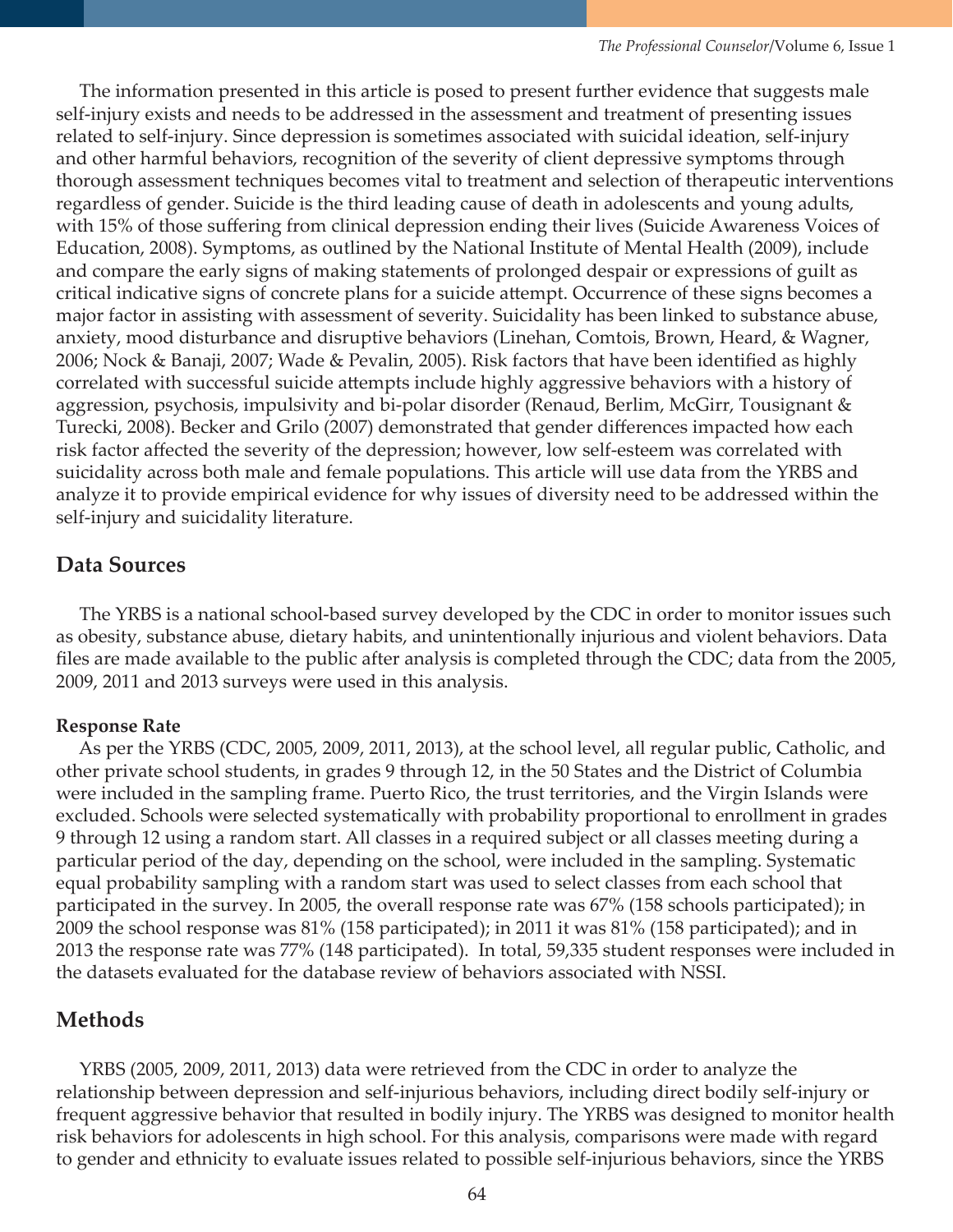does not differentiate between suicidal attempts and self-injurious behaviors. Data screening methods also were used to evaluate the variables used in the study to assure they met the criteria for logistic regression. Cases with missing data for the self-injury and self-injurious aggression items were excluded.

#### **Variables**

 To assess for possible NSSI, items that pertained to self-injury and self-injurious aggression within the YRBS were pulled and re-coded into dichotomous variables to include the following questions: "During the past 12 months, how many times did you actually attempt suicide?" and "If you attempted suicide during the past 12 months, did any attempt result in an injury, poisoning, or overdose that had to be treated by a doctor or nurse?" If the participant attempted suicide six or more times but the injury did not require medical attention, the behavior was considered to possibly represent NSSI, since self-injury has been shown to have overlapping qualities with suicidal attempts and is not easily recognizable or differentiated among clients and professionals in the field. Additionally, the following questions were assessed due to research indicating that frequent aggressive behaviors resulting in harm could be viewed as a form of self-injury: "During the past 12 months, how many times were you in a physical fight?" and "During the past 12 months, how many times were you in a physical fight in which you were injured and had to be treated by a doctor or nurse?" For these questions, those respondents who got into fights four or more times in a 12-month period and had to be evaluated by a medical professional were thought to be possibly engaging in self-injurious aggressive behaviors. Correlations were completed on these items in order to justify their grouping as a variable.

 The self-injurious behavior questions were correlated at *r* = .72, *p* < .001 and coded as self-injurious when participants answered that they had attempted suicide more than four times in one year and/ or had injured themselves physically, either requiring outside medical treatment or not requiring medical treatment. Questions regarding physical fighting were combined to form the aggression variable and were significantly correlated at *r* = .42, *p* < .01.

 Self-injurious aggression was coded based on extremity of engagement in fighting and the resulting personal injury of the participant. As self-injury may manifest itself differently depending on gender and cultural expectations and experiences, extreme aggression that resulted in frequent hospitalization or medical care was considered to be a possible indicator of this alternative behavioral expression (Harris, 1995; McMahon & Watts, 2002). Self-injury has been shown to result in acting in or acting out behaviors as a way of engaging in emotional regulation (Bjärehed, Wängby-Lundh, & Lundh, 2012; Mikolajczak, Petrides, & Hurry, 2009). The way in which one chooses to manifest selfinjury or the typology of the non-suicidal self-injurious behavior may present differently for males and females (Heath et al., 2008; Muehlenkamp & Gutierrez, 2007). Thus, both traditional and nontraditional methods for harm were evaluated for this study, as NSSI is sometimes thought to be a suicidal attempt or behavior by clinical professionals wanting to err on the side of caution because those who self-injure also may have co-occurring suicidal ideation. In contrast to the pressure for immediate and safe clinical intervention, however, those who choose to self-injure and those who attempt suicide often have differing attitudes toward life (Muehlenkamp & Gutierrez, 2004). For this study, logic seemed to dictate evaluating frequent suicide attempts that did not result in medical attention as a possible self-injurious behavior. To further evaluate the consideration of frequent suicide attempts (more than four in a year) as possible NSSI, correlations were conducted between the NSSI variable and items stating, "During the past 12 months, did you make a plan about how you would attempt suicide?" and "During the past 12 months, did you ever seriously consider suicide?" In the 2013 sample, the NSSI variable was significantly correlated with both items at *p* < .001, with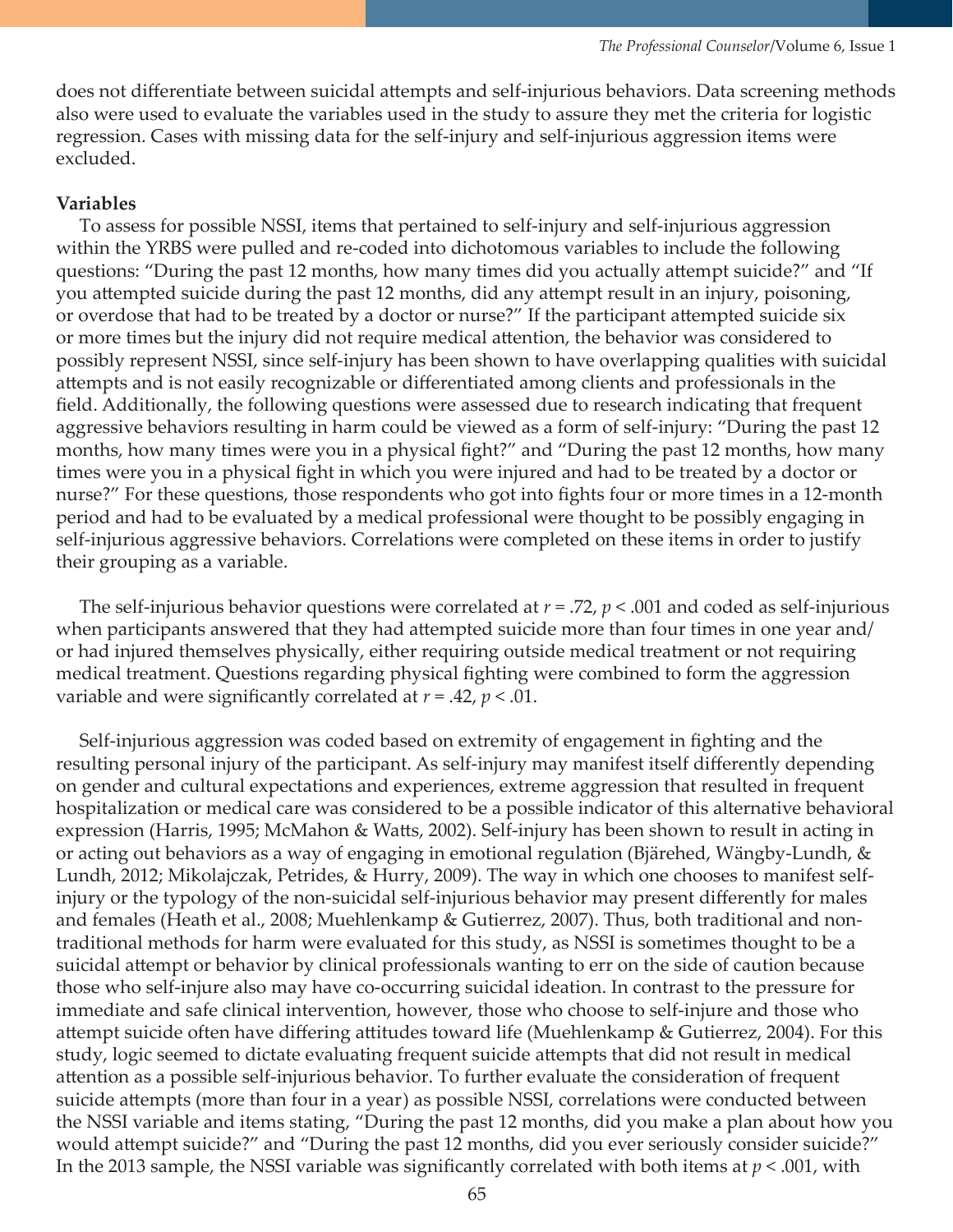correlations of *r* = .241 and .218 respectively. Therefore, in the 2013 data set, there was indication that as the attempts increased the participant was more likely to state that they had seriously considered suicide or made a plan in the past year. However, the correlation was low, accounting for only 24 and 22% of participants who stated they had attempted four or more times in a year, a similarity with all other years included in this analysis. Thus, the fact that the majority of those who indicated they attempted suicide four or more times did not indicate they had made plans to commit suicide or had even thought about it seriously points toward an indication that the item also may be measuring NSSI rather than just suicide attempts.

 With regard to the demographic variables, gender, ethnicity and depression were all coded dichotomously. Variables were created as described in order to complete a binary logistic regression. This analysis was chosen in order to evaluate the odds that a certain behavior would yield results with regard to the predictor variables used. Of those demographic variables included in the study and coded dichotomously from 2005, 60% identified as Caucasian and 37% identified as being from a marginalized or underrepresented group (e.g., Black/African American, Hispanic, multiple heritage). The remainder did not identify their ethnicity. With regard to gender or biological sex, 49% of the sample indicated they were female while 50% of the sample indicated they were male. The remainder did not respond to the item for male or female identification. Concerning age, 37% of the sample indicated they were 15 or younger and 63% of the sample was older than 15. All of the participants sampled were in grades 9–12. Demographic statistics were similar across each year of analysis.

## **Results**

Separate analyses were conducted for each year of the YRBS included in this review. Trends were assessed and will be discussed following the presentation of results. Binary logistic regressions were completed to determine predictors for both possible non-suicidal self-injurious behavior and potentially self-injurious aggressive behaviors. Categorical contrast baselines were set for: Caucasian, male, age less than 15, reports of no feelings of hopelessness, and no self-injurious aggression.

#### **YRBS 2005 Analysis**

 Using self-injurious behavior as an outcome variable and gender, age, ethnicity, extreme aggression and depression as covariates predictor variables, a binary logistic regression was completed on the available data set to analyze the goodness of fit. The result was Nagelkerke  $R^2$ = .240 which indicated that the variables included in the model accounted for 24% of the variance. The Hosmer and Lemeshow test used for the logistic regression was not significant ( $\chi^2$  = 10.16, *p* = .180), indicating that the predicted probabilities match the observed probabilities. These results show a probability that it is three times more likely that those engaging in extreme self-injurious aggression also will engage in self-injurious behaviors and 11 times more likely for those who are depressed to engage in self-injurious behaviors controlling for all other predictor variables (see Table 1). Age and race did not seem to play a significant role in predicting self-injurious behavior, as both age groups (early adolescents and late adolescents) were just as likely to engage in self-injury. In addition, those from different ethnic backgrounds were just as likely to engage in self-injury when controlling for all other factors. Males were half as likely as females to engage in self-injury. However, males were three times as likely to engage in extreme aggression while those who were reportedly depressed were twice as likely to engage in possible self-injurious aggressive behavior (see Table 2).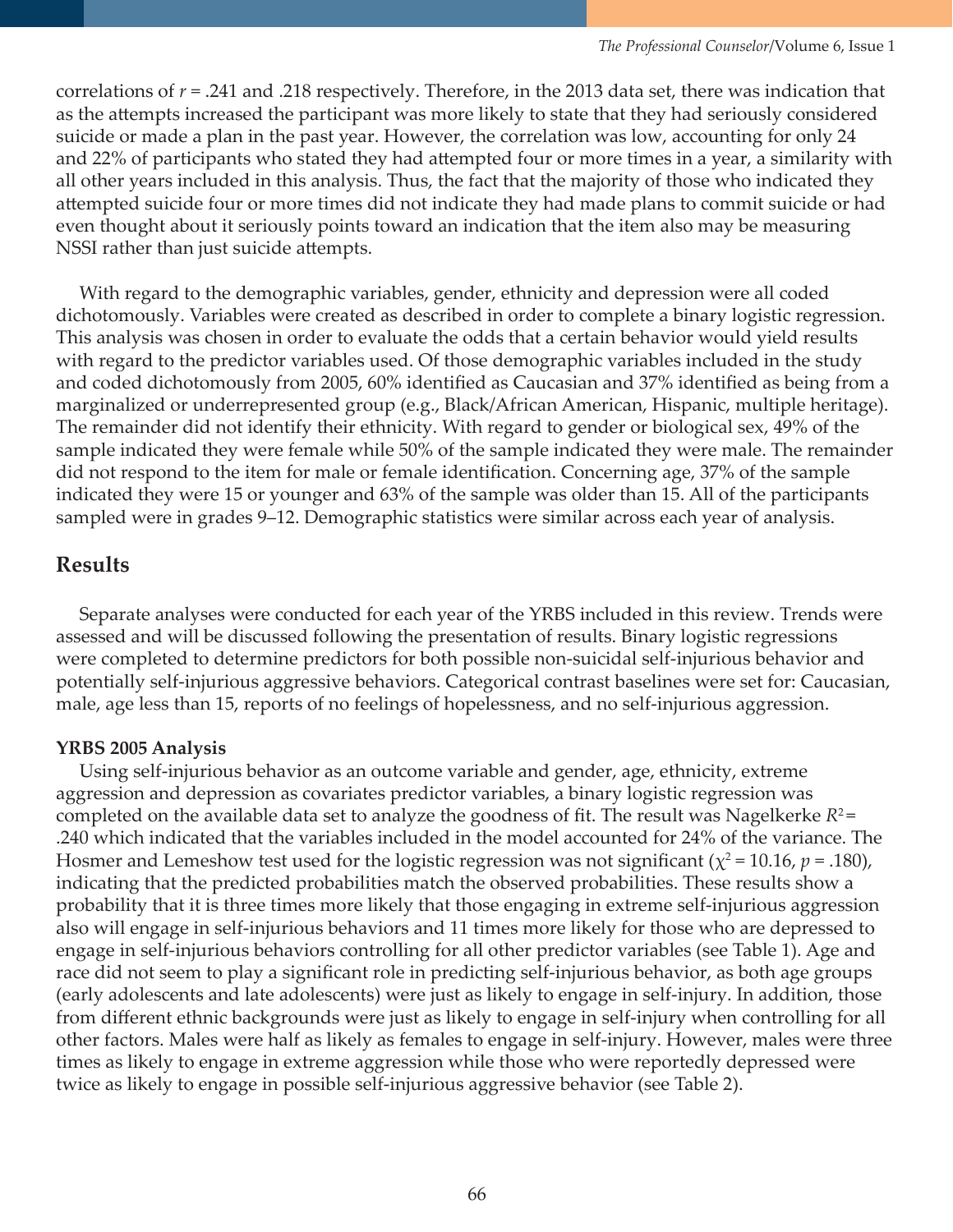#### **Table 1.**

| Variables              | B     | Expected B |          |
|------------------------|-------|------------|----------|
| Aggression*            | 1.220 | 3.388      | $.141*$  |
| Depression*            | 2.381 | 10.819     | $.319*$  |
| Late Adolescence (age) | .234  | .791       | $-.037$  |
| Male*                  | .543  | .581       | $-.090*$ |
| Caucasian              | .056  | 1.057      | .028     |

*Regression of Self-Injurious Behavior*

*Note:* \*Significant at  $p < .001$ , Nagelkerke  $R^2 = .240$ 

#### **Table 2.**

#### *Regression of Extremely Aggressive Behaviors*

| Variables   | Expected B |      |
|-------------|------------|------|
| Male*       | 2.86       | 1.05 |
| Depression* | 1.92       | .653 |

*Note:* \*Significant at *p* < .001

#### **YRBS 2009 Analysis**

In Table 3, the regression for self-injurious behavior is presented. Given the base rates of the two coded options, 83% of the sample choose not to involve themselves in possible self-injurious aggressive behaviors (intentional fighting resulting in injury); therefore, the best predictive strategy is to assume that, for every case, the subject will choose not to participate in fighting behavior that would likely result in injury requiring medical attention. In essence, the odds of someone engaging in aggressive self-injury are approximately 20% (Exp*B* = .205). In testing the predictive model of age, gender, race, depression and likelihood to engage in individual self-injury, results indicate that the model was significantly predictive at  $X^2 = 984.4$ ,  $p < .001$ . The Nagelkerke R<sup>2</sup> = .110 is an indication that this model would only account for 11% of the variance in predicting self-injurious aggressive behaviors (intentionally fighting to result in injury). After adding the predictive model, 83% of cases were correctly classified, as opposed to an 80% classification rate prior to the addition of variables to the predictive model. The Hosmer and Lemeshow test was not significant ( $\chi^2$  = 18.83, *p* > .001), indicating that the predicted probabilities match the observed probabilities. According to the predictive model, if the participant were female, she would be .326 as likely to engage in aggressive self-injurious behavior as compared to males. A Wald Test was used to examine the true value of the parameter based on the sample and all were found to be significant at < .001.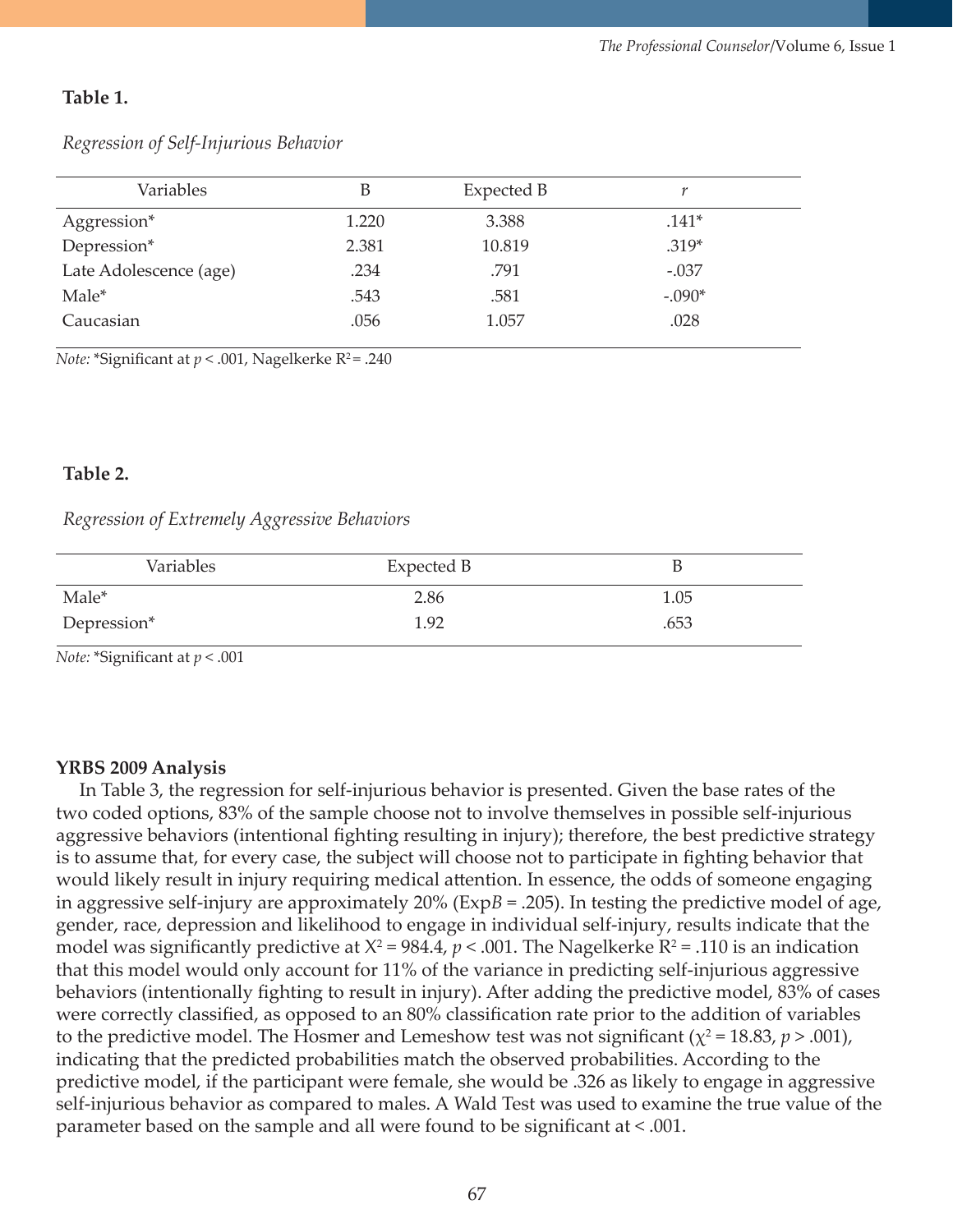#### **Table 3.**

| Variables              | B       | Expected B |          |
|------------------------|---------|------------|----------|
| Aggression             | 1.220   | 3.388      | $.141*$  |
| Depression             | 2.381   | 10.819     | $.319*$  |
| Late Adolescence (age) | $-.234$ | .791       |          |
| Male                   | $-.543$ | .581       | $-.090*$ |
| Caucasian              | .056    | 1.057      | ---      |
|                        |         |            |          |

#### *Regression of Self-Injurious Behaviors*

*Note:* \*Significant at  $p < .001$ , Nagelkerke R<sup>2</sup>= .111

#### **YRBS 2011 Analysis**

 For the 2011 sample population, 1,300 participants indicated engaging in physical fights four or more times in a year, resulting in the need for medical attention more than once, which fit the criteria for self-injurious aggression (approximately 8% of those surveyed; self-injurious aggression variable). Of those included in analysis, 201 participants indicated that they had attempted suicide four or more times, attempts that did not require medical attention (NSSI variable). Of those students responding, over 4,000 (approximately 29%) indicated feeling sad or hopeless every day for 2 weeks or more in a row during the past year. Feeling sad or hopeless had a weak negative correlation with the NSSI variable with *r* = -.146, *p* < .001. Similarly, feeling sad or hopeless had a weak negative correlation with self-injurious aggressive behaviors with *r* = -.097, *p* < .001. NSSI and self-injurious aggression had a significant weak positive correlation with  $r = .195$ ,  $p < .001$ . Of those responding to the 2011 YRBS, 7,574 indicated they were Caucasian and 1,629 indicated they were younger than 15 years old.

The binary regressive model for the 2011 data indicates a resultant  $X^2$  (4) = 370.27,  $p < .001$ . The Nagelkerke  $R^2$  = .241 indicates that this model would only account for approximately 24% of the variance in predicting self-injurious behaviors as defined by items 27 and 28 of the YRBS. Of those surveyed, 69.3% were included in analysis. The Hosmer and Lemeshow test was not significant ( $\chi^2$  $= 2.39$ ,  $p = .935$ ), indicating that the predicted probabilities match the observed probabilities. Wald statistics are significant at *p* < .001 for the item indicating possible depression, age and the variable assessing possible aggressive self-injury (engaging in numerous physical fights). Wald statistics for race were approaching significance at  $p = 0.089$ ; however, age and gender were not significant. Therefore, these demographic variables were likely not contributing significantly to the prediction of NSSI as defined in this study.

 Of those participants who identified as possibly engaging in non-suicidal self-injurious behaviors, 98.5% of cases were correctly classified by the model. The classification of cases was not changed when the variables of non-suicidal aggression, depression, age, gender and race were included. The calculated *r* statistic for non-suicidal aggression was .30, and .24 for the depression variable, indicating that both likely accounted for 54% of the predictive power of the model. The demographic variables could not be calculated due to their low contribution to the predictive model. While  $z^2$  was significant for age, the Wald statistic itself was not large enough to calculate a standard analogue of *r*.

 It is important to note that the lower end of the confidence interval for all variables included in the model was less than one, with the exception of the item variable measuring depressive symptoms.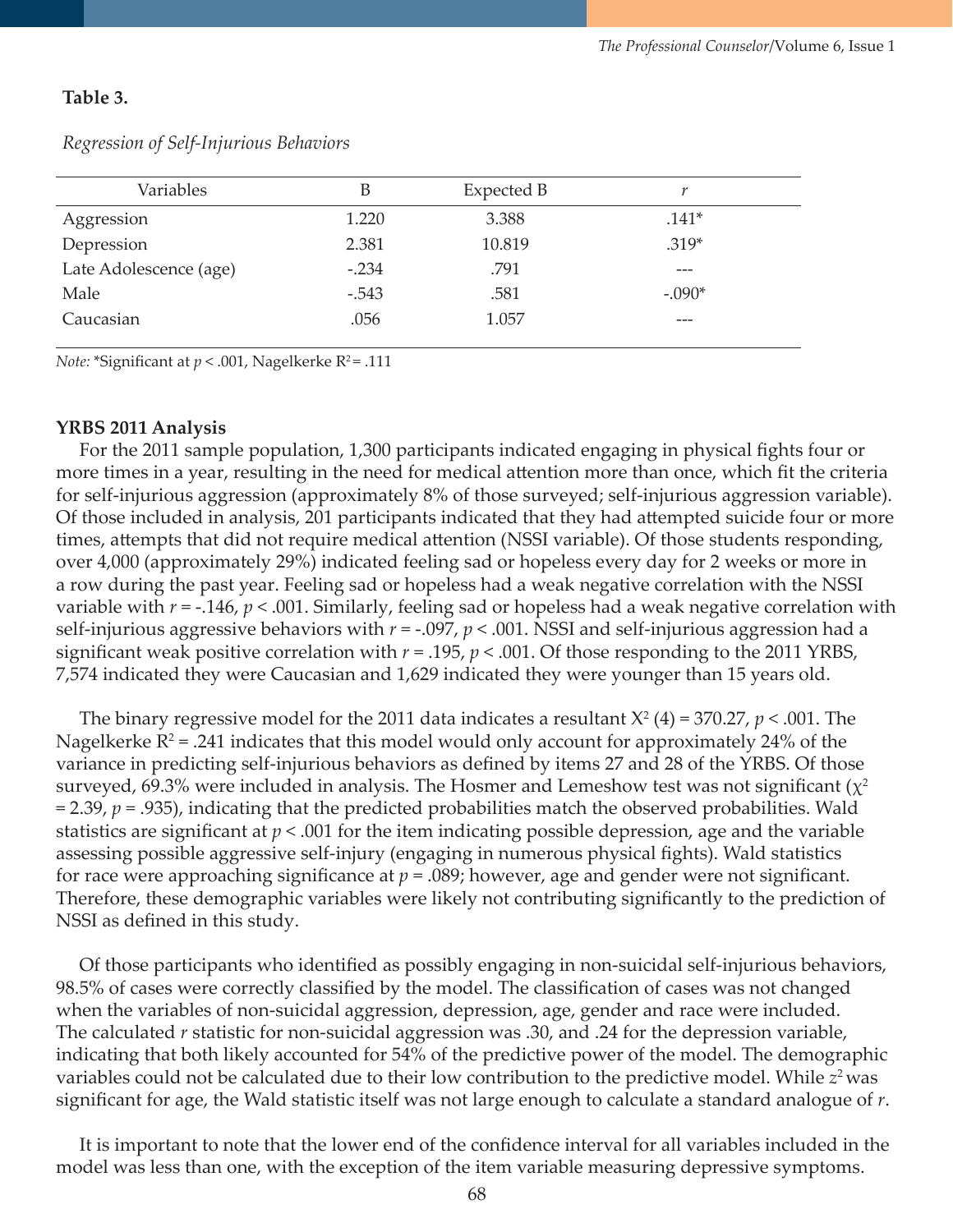This finding is indicative of the likelihood that as non-suicidal aggressive behaviors increase, so too will the possibility for NSSI; however, this relational direction may not be true for all cases occurring within the 95% confidence interval. Nevertheless, we can be more confident in the relationship between indications of non-suicidal self-injurious behaviors (as defined by this study) and the depressive symptoms measured through item 24 of the YRBS.

The Hosmer and Lemeshow's measure of  $\mathbb{R}^2$  is .24, indicating a moderate effect size. With regard to probability analysis of the significant variables, it should be noted that if a participant were feeling sad or hopeless, they would be 9.47 times more likely to engage in non-suicidal self-injurious behaviors as defined by this study. If a subject were engaging in multiple fights that resulted in injury, the participant would be 9.317 times more likely to engage in multiple "suicide" attempts that did not result in the need for medical attention. Finally, if a participant was younger than age 15 at the time of this survey, the subject was almost twice as likely to engage in non-suicidal self-injurious behavior (Table 4). Probabilities for binary regression of self-injurious aggression with regard to sex and depressive symptoms can be found in Table 5.

#### **Table 4.**

| Variables   | B     | Expected B |        |
|-------------|-------|------------|--------|
| Aggression* | 2.232 | 9.317      | $.30*$ |
| Depression* | 2.249 | 9.479      | $.24*$ |
| Age         | .677  | 1.968      | $- -$  |
| Male        | .048  | 1.049      | $- -$  |
| Caucasian   | .290  | 1.336      | $- -$  |

#### *Regression of Self-Injurious Behavior*

*Note:* \*Significant at  $p < .001$ , Nagelkerke R<sup>2</sup> = .241, Initial -2LL = 1629.395

#### **Table 5.**

*Regression of Non-Suicidal Aggressive Self-Injury*

| Variables   | Expected B | В     |
|-------------|------------|-------|
| Male*       | 3.098      | 1.131 |
| Depression* | 2.485      | .910  |

*Note:* \*Significant at  $p < .001$ ; Nagelkerke R<sup>2</sup> = .068, Initial -2LL = 8717.850

#### **YRBS 2013 Analysis**

 For this sample population, 872 participants indicated that they engaged in physical fights four or more times in a year, resulting in the need for medical attention more than once. Of those students responding, over 4,000 indicated feeling sad or hopeless every day for 2 weeks or more in a row during the past year, and 177 participants indicated that they attempted suicide four or more times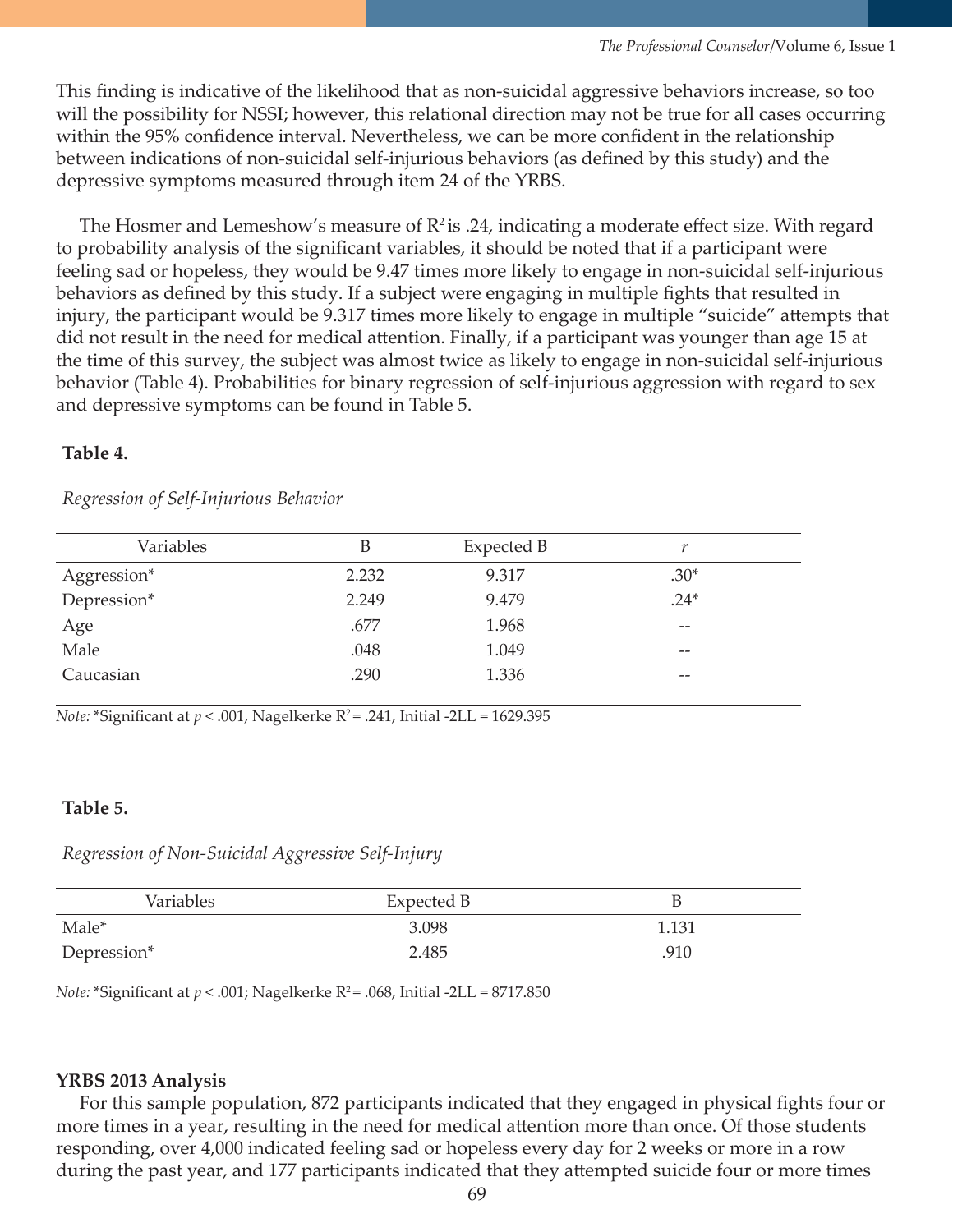but did not require medical attention for those attempts (conceptualized as possible non-suicidal selfinjurious behavior). Of those indicating their ethnicity, 6,416 participants indicated that they were Caucasian. The binary regressive model for the 2013 data indicates a resultant  $X^2$  (5) = 295.731,  $p$  < .001. As indicated in table 6, the Nagelkerke  $R^2$  = .222, which indicates that this model would only account for approximately 22% of the variance in predicting self-injurious behaviors as defined by items 27 and 28 of the YRBS. The Hosmer and Lemeshow test was not significant  $(\chi^2(7) = 8.281, p =$ .308+), indicating that the predicted probabilities match the observed probabilities. Wald statistics are significant at  $p < .001$  for the item indicating possible depression and the variable assessing possible aggressive self-injury (engaging in numerous physical fights). Wald statistics for race, age and gender were not significant; therefore, these demographic variables are not making a statistically significant contribution to the prediction of NSSI.

 As indicated in tables 6 and 7, of those participants who identified as possibly engaging in non-suicidal self-injurious behaviors, 98.7% of cases were correctly classified by the model. The classification of cases was not changed when the variables of non-suicidal aggression, depression, age, gender and race were included. Calculated *r* for non-suicidal aggression was .32, and .22 for the depression variable, indicating that both likely accounted for 54% of the predictive power of the model. The demographic variables could not be calculated due to their low contribution to the predictive model. It is important to note that the lower end of the confidence interval for variables not significantly contributing to the model was less than one.

## **Table 6.**

| Variables             | B     | Expected B |        |  |
|-----------------------|-------|------------|--------|--|
| Aggression*           | 2.422 | 1.258      | $.32*$ |  |
| Depression*           | 2.040 | .119       | $.22*$ |  |
| Age $($ 15 $)$        | .230  | 7.693      | $- -$  |  |
| Sex (Male)            | .063  | 1.065      | $- -$  |  |
| Ethnicity (Caucasian) | .149  | 1.161      | --     |  |
|                       |       |            |        |  |

*Regression of Self-Injurious Behavior*

*Note:* \*Significant at  $p < .001$ , Nagelkerke R<sup>2</sup> = .222, -2LL = 1409.043

## **Table 7.**

*Regression of Non-Suicidal Aggressive Self-Injury*

| Variables   | Expected B | В     |
|-------------|------------|-------|
| Male*       | 1.086      | 2.963 |
| Depression* | .973       | 2.646 |

*Note:* \*Significant at  $p < .001$ ; Nagelkerke R<sup>2</sup> = .061, Initial -2LL = 6361.219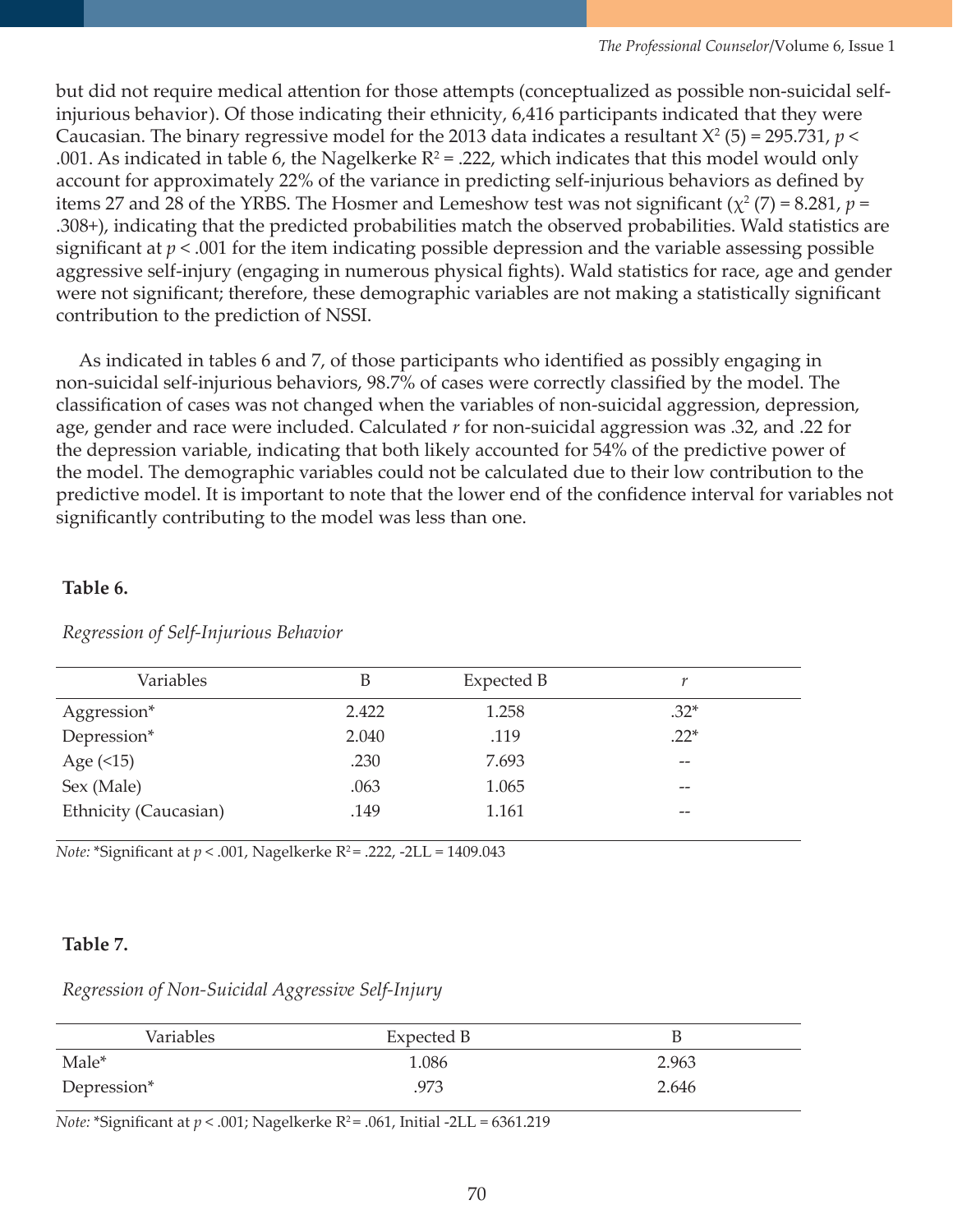## **Discussion**

 In completing this analysis, it is evident that further study is needed in the area of self-injury with regard to outward expression in the form of extremely aggressive behaviors, prevalence among differing ethnic groups and prevalence in the male population. Currently, most research is focused on adolescent Caucasian females, indicating that self-injury may be more prevalent among females and those of Caucasian decent (Whitlock, 2010). Data from the current study indicates that perhaps males and other ethnic groups also are engaging in this destructive coping mechanism, perhaps in differing ways than are being focused on by current conceptual and empirical works. Researchers (Whitlock, Eckenrode, & Silverman, 2006; Matsumoto et al., 2005) indicate that males are more likely to injure areas of the body that are more sensitive when compared to females and to use more severe methods to self-injure. Male self-injurers show injuries to the chest, face, or genitals and the injuries sustained often have more longterm repercussions than those of females who tend to self-injure arms and legs. Males also tend to burn themselves and use hitting and punching type behaviors, whereas females tend to cut (Sornberger, Heath, Toste, & McLouth, 2012). The results of this analysis is consistent with the literature that indicates self-hitting or physically aggressive behaviors resulting in injury is a more typical typology of selfinjurious behaviors for adolescent males (Izutsu et al., 2006). By studying a variety of populations, the definition of self-injury can be extended in order to clinically expand other, less damaging ways of coping with extreme emotional discord. Future research is needed concerning self-injury in adolescent males as a singular group as well as studying both males and females with ethnicity and cultural identity as variables.

 Expanding the definition of self-injury to include frequent aggressive behaviors that result in harm to the self may be prudent. For instance, Harris (1995) evaluated 363 Hispanic and Caucasian university students with regard to endorsement of aggressive behaviors. He found that males, in general, were more likely to endorse fighting, and Hispanic males were more likely to endorse aggressive behaviors. Harris theorized that this endorsement might translate to emotional regulation factors. Nock (2009) also stated that the majority of current studies on self-injury have not addressed culture and gender issues when discussing self-injury and would, at times, exclusively focus on samples of Caucasian women. He indicated that this approach could conceivably lead to issues in fully evaluating the legal and ethical ramifications of self-injury. Nock's criticism of not enough research to evaluate the self-injurious prevalence in different settings, age groups, cultures, and with men underlines the need for more investigation. Limited studies have also examined the differences between race, ethnicity and culture among those that engage in self-injurious behavior (Yates, Tracy, & Luthar, 2008). Gratz et al. (2012) found that reporting rates were higher for Caucasian girls as opposed to Caucasian boys, and higher for African American boys as opposed to African American girls. Such findings provide evidence to support the idea that racial and ethnic backgrounds moderate the gender differences in the rates of selfinjury. Results from the YRBS provide further evidence that this is indeed an issue that spans culture and gender domains. Research that expands to fully include gender, racial, cultural and age differences is certainly warranted.

 If regular harm-to-self aggressive behaviors were included in the definition of self-injury, assessment practices as well as mental health treatment would benefit. Currently, treatments for self-injury include approaches consistent with dialectical behavioral therapy (DBT) and cognitive-behavioral therapy (CBT), as well as interventions associated with each approach including mindfulness, regulating emotions, distress tolerance, and thought stopping (Trepal & Wester, 2007). However, if intersections of gender and culture are to be considered, it is important that a broader holistic approach to the conceptualization and treatment of self-injury be taken. For example, while CBT can serve to address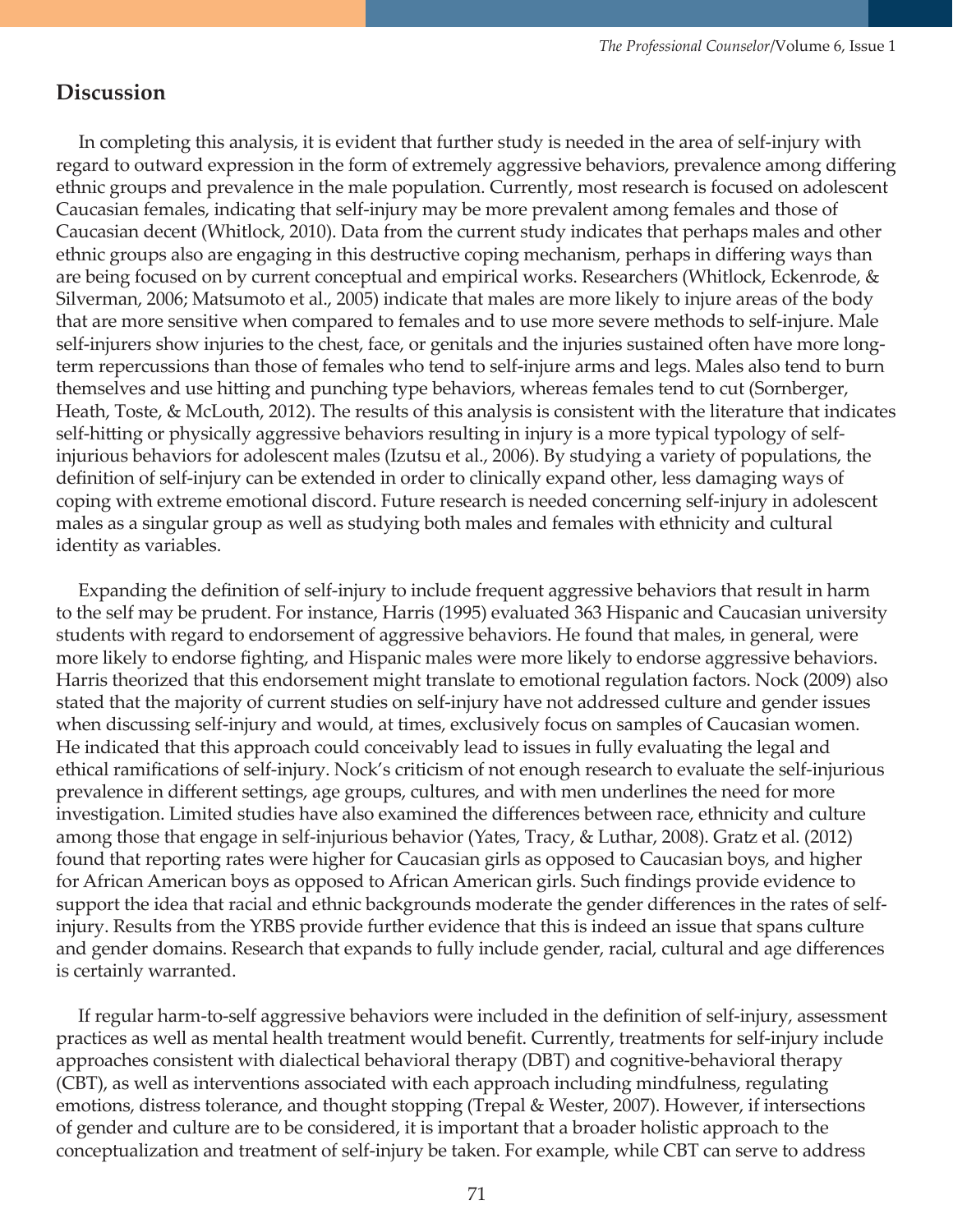immediate behavioral concerns and provide alternative coping mechanisms for clients as they process the meaning of their behaviors, treatment for the underlying issue is suggested in order to ensure long-term success. Therefore, for any clinical treatment to be optimally helpful and globally applicable, having useful, relevant research data is a must.

#### **Limitations, Implications and Future Research**

 The limitations of this study are noted throughout, including a lack of clear consensus among practitioners on how to diagnose and treat self-injury. There is a lack of understanding of how selfinjurious behaviors are connected to suicidal intent. Clinicians will diagnose suicidal intent out of fear that the injury could result in unintentional death, which ignores the intention of the act (McAllister, 2003; Trepal & Wester, 2007). By further examining self-injury and the measures that exist, the differences can be more clearly defined so practitioners clearly assess for self-injury. The reporting rates on self-injury are difficult to clearly identify and define due to confusions, including little information regarding culture, ethnicity and gender differences. Measures like the YRBS are beneficial, yet lump together the behaviors and are conducted often. This study attempted to further examine the YRBS responses in hopes to show the importance of differentiation between self-injury and suicide intent among various ethnicities, cultures and genders.

 Previous research has shown that when underlying issues related to trauma, depression or other related stressors are not addressed, self-injurious behaviors are likely to reoccur later in life even after they have ceased for a number of years (Alderman, 1997; Conaghan & Davidson, 2002; Walsh, 2006). If other presenting behaviors, such as self-injurious aggression, are not recognized as a similar coping mechanism or way of emotionally regulating distressing feelings, appropriate diagnosis and treatment might be elusive, time-consuming and expensive. Therapeutic interventions need to match the client's presenting concerns and the underlying purpose driving the behavior. The possible cultural and social context involved in the client's internal perspectives on behavioral choices and subsequent actions might be useful to evaluate. This would allow for space to create a greater sense of self-awareness and thus provide an increased likelihood that the client will be able to regulate or cope with their distressing emotions in a useful and self-empowering way. Feminist, Adlerian, and narrative interventions could be used to help facilitate this process, as they are each grounded in creating awareness of societal influences with regard to one's personal process, purpose, and self-perceptions (McAllister, 2001; Sweeney, 2009; Worell & Remer, 2003). Mental health counselors may want to evaluate how their current theoretical orientation can help them conceptualize self-injury in productive and useful ways to empower the client toward gaining a greater sense of self-awareness and openness to treatment. Interventions from a variety of counseling perspectives offer clinicians more treatment choices, and more treatment choices translate into greater success in addressing a client's problem. Research that includes the whole picture of selfinjurious behavior provides the most benefit for successful clinical practice.

#### *Conflict of Interest and Funding Disclosure*

The authors reported no conflict of interest or funding contributions for the development of this manuscript.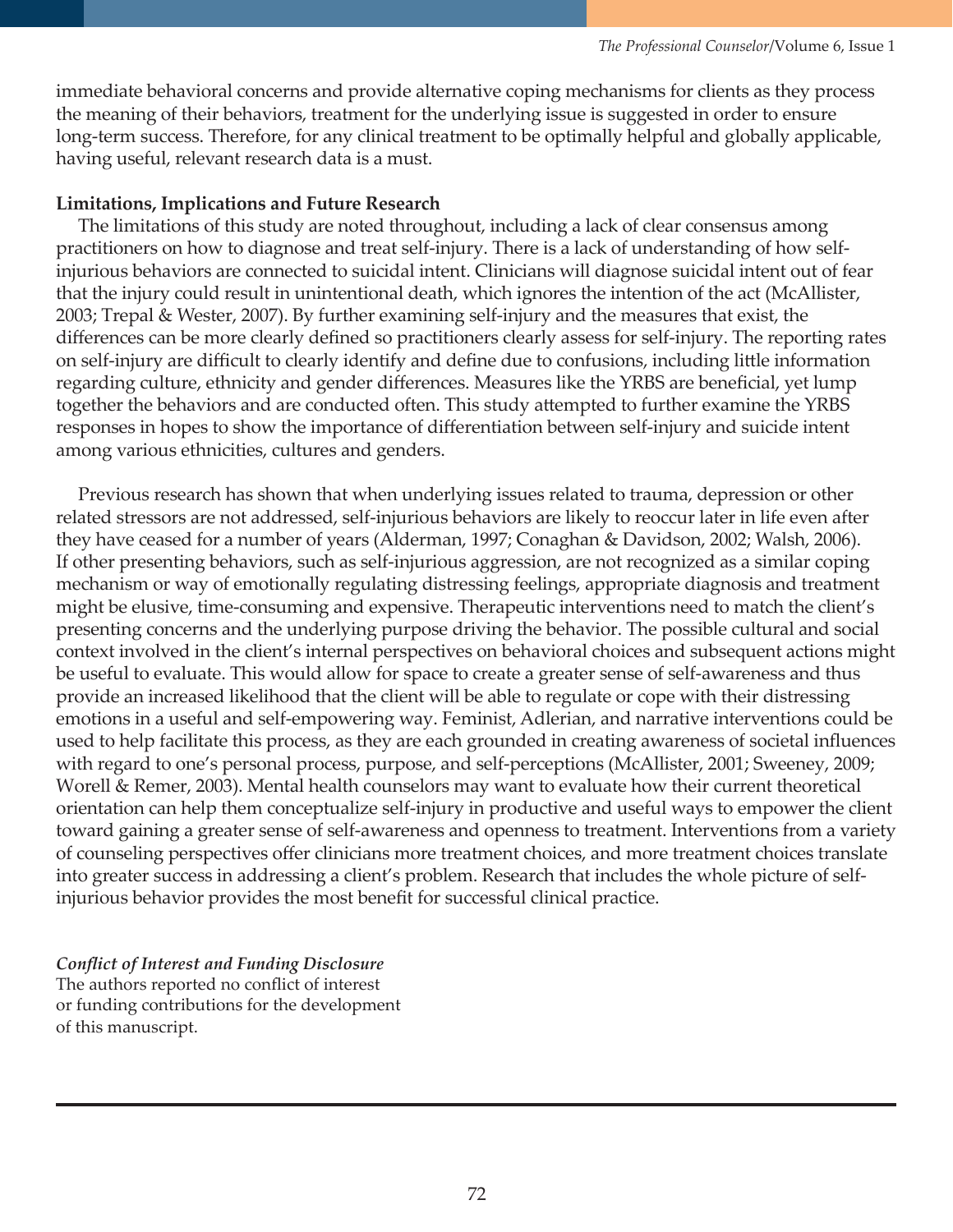## **References**

- Alderman, T. (1997). *Scarred soul: Understanding and ending self-inflicted violence.* Oakland, CA: New Harbinger Publications.
- American Psychiatric Association. (2013). *Diagnostic and statistical manual of mental disorders* (5th ed.). Washington, DC: Author.
- Becker, D. F., & Grilo, C. M. (2007). Prediction of suicidality and violence in hospitalized adolescents: Comparisons by sex. *The Canadian Journal of Psychiatry*, *52*, 572–580.
- Bjärehed, J., Wångby-Lundh, M., & Lundh, L. -G. (2012). Nonsuicidal self-injury in a community sample of adolescents: Subgroups, stability, and associations with psychological difficulties. *Journal of Research on Adolescence*, *22*, 678–693. doi:10.1111/j.1532-7795.2012.00817.x
- Brown, M. Z., Comtois, K. A., & Linehan, M. M. (2002). Reasons for suicide attempts and nonsuicidal selfinjury in women with borderline personality disorder. *Journal of Abnormal Psychology*, *111*, 198–202. doi:10.1037/0021-843X.111.1.198
- Brown, S. A., Williams, K., & Collins, A. (2007). Past and recent deliberate self-harm: Emotion and coping strategy differences. *Journal of Clinical Psychology*, *63*, 791–803. doi:10.1002/jclp.20380
- Centers for Disease Control and Prevention (CDC). (2005, 2006, 2009, 2011, 2013). *Youth Risk Behavior Survey (YRBS)*. Retrieved from <http://www.cdc.gov/HealthyYouth/yrbs>
- Conaghan, S., & Davidson, K. M. (2002). Hopelessness and the anticipation of positive and negative future experiences in older parasuicidal adults. *British Journal Of Clinical Psychology*, *41*, 233–242. doi:10.1348/014466502760379208
- Favazza, A. R. (1998). The coming of age of self-mutilation. *Journal of Nervous & Mental Disease*, 186, 259–268. doi:10.1097/00005053-199805000-00001
- Froeschle, J., & Moyer, M. (2004). Just cut it out: Legal and ethical challenges in counseling students who selfmutilate. *Professional School Counseling*, *7*, 231–235.
- Gratz, K. L. (2001). Measurement of deliberate self-harm: Preliminary data on the Deliberate Self-Harm Inventory. *Journal of Psychopathology and Behavioral Assessment*, *23*, 253–263. doi:10.1023/A:1012779403943
- Gratz, K. L. (2004). A theoretically-based etiological model of deliberate self-harm: The role of childhood maltreatment, affect intensity/reactivity, emotional inexpressivity, and emotion dysregulation in selfharm behavior, *ProQuest Information & Learning, US*, *64*. Retrieved from [http://search.ebscohost.com](http://search.ebscohost.com/)
- Gratz, K. L. (2006). Risk factors for deliberate self-harm among female college students: The role and interaction of childhood maltreatment, emotional inexpressivity, and affect intensity/reactivity. *American Journal of Orthopsychiatry*, *76*, 238–250. doi:10.1037/0002-9432.76.2.238
- Gratz, K. L. (2007). Targeting emotion dysregulation in the treatment of self-injury. *Journal of Clinical Psychology*, *63*, 1091–1103. doi:10.1002/jclp.20417
- Gratz, K. L., Latzman, R. D., Young, J., Heiden, L. J., Damon, J. D., Hight, T. L., & Tull, M. T. (2012). Deliberate self-harm among community adolescents in an underserved area: Exploring the moderating roles of gender, race, and school-level and association with borderline personality features. *Personality Disorders: Theory, Research, and Treatment*, *3*, 39–54.
- Gratz, K. L., & Roemer, L. (2008). The relationship between emotion dysregulation and deliberate self-harm among female undergraduate students at an urban commuter university. *Cognitive Behaviour Therapy*, *37*, 14–25. doi:10.1080/16506070701819524.
- Harris, M. B. (1995). Ethnicity, gender, and evaluations of aggression. *Aggressive Behavior*, *21*, 343–357. doi:10.1002/1098-2337(1995)21:5<343::AID-AB2480210504>3.0.CO;2-S
- Hays, D. G., Craigen, L.M., Knight, J., Healey, A., & Sikes, A. (2009). Duty to warn and protect against selfdestructive behaviors and interpersonal violence. *Journal of School Counseling*, *7* (11), n11
- Healey, A. C., Trepal, H. C., & Emelianchik-Key, K. (2010). Non-suicidal self-injury: Examining the relationship between diagnosis and gender. *Journal of Mental Health Counseling*, *32*, 324–341. doi:10.17744/mehc.32.4.366740506r458202
- Heath, N. L., Schaub, K. M., Holly, S., & Nixon, M. K. (2008). Self-injury today: Review of population and clinical studies in adolescents. In M. K. Nixon & N. L. Heath (Eds.), *Self-injury in youth: The essential guide to assessment and intervention* (pp. 9–28). New York, NY: Routledge.
- Heath, N. L., Toste, J. R., Nedecheva, T., & Charlebois, A. (2008). An examination of non-suicidal self-injury among college students. *Journal of Mental Health Counseling*, *30*, 137–156. doi:10.17744/mehc.30.2.8p879p3443514678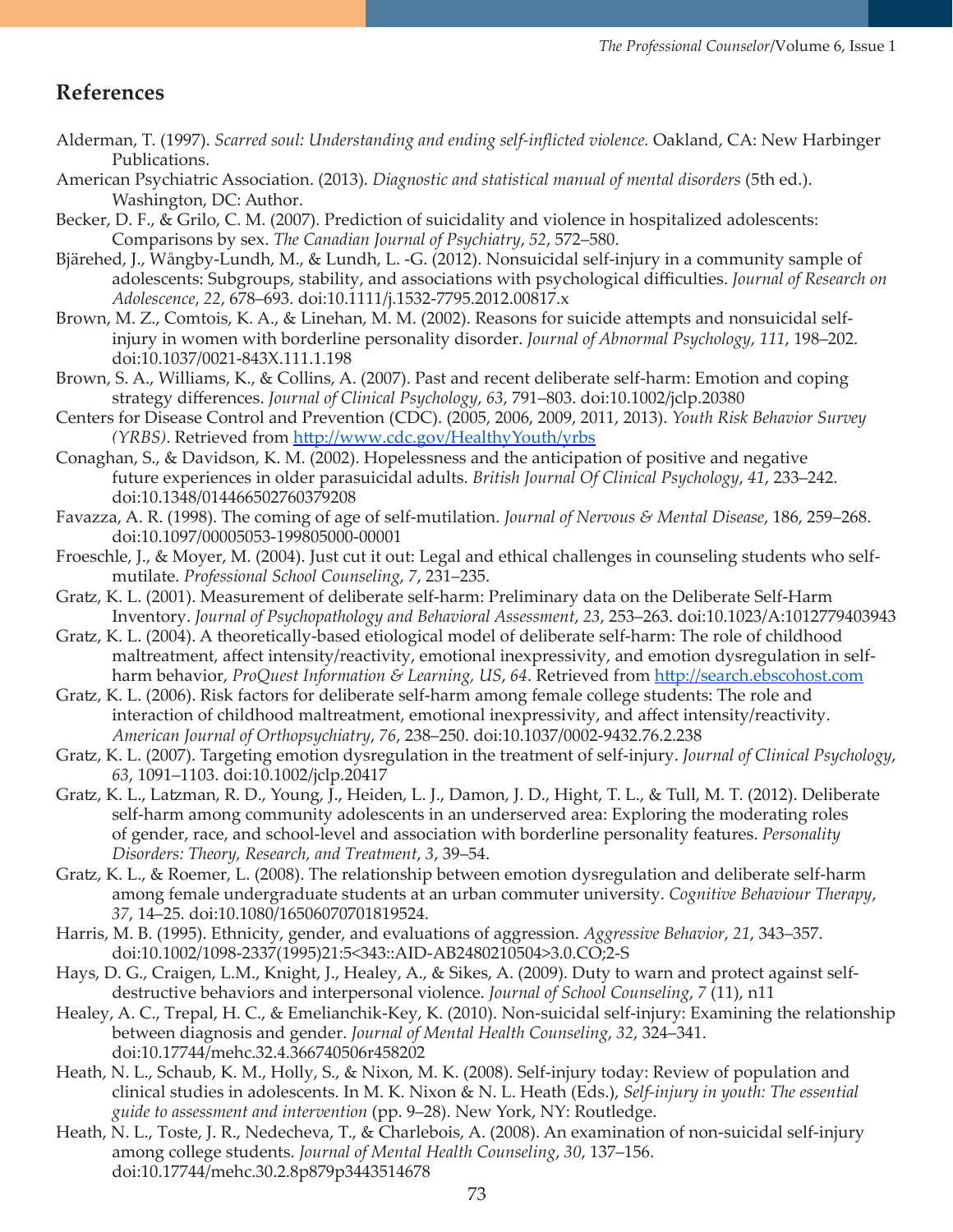- International Society for the Study of Self-injury. (2007). Definitional issues surrounding our understanding of self-injury.<http://itriples.org/index.html>
- Izutsu, T., Shimotsu, S., Matsumoto, T., Okada, T., Kikuchi, A., Kojimoto, M., . . . & Yoshikawa, K. (2006). Deliberate self-harm and childhood hyperactivity in junior high school students. *European child & adolescent psychiatry*, *15*(3), 172–176.
- Jacobson, C. M., Muehlenkamp, J. J., Miller, A. L., & Turner, J. B. (2008). Psychiatric impairment among adolescents engaging in different types of deliberate self-harm. *Journal of Clinical Child and Adolescent Psychology*, *37*, 363–375. doi:10.1080/15374410801955771.
- Klonsky, E. D. (2007). The functions of deliberate self-harm: A review of the evidence. *Clinical Psychology Review*, *27*, 226–239.
- Klonsky, E. D., & Muehlenkamp, J. J. (2007). Self‐injury: A research review for the practitioner. *Journal of clinical psychology*, *63*(11), 1045–1056.
- Klonsky, E. D., & Olino, T. M. (2008). Identifying clinically distinct subgroups of self-injurers among young adults: A latent class analysis. *Journal of Consulting and Clinical Psychology*, *76*, 22–27.
- Linehan, M. M., Comtois, K. A., Brown, M. Z., Heard, H. L., & Wagner, A. (2006). Suicide Attempt Self-Injury Interview (SASII): Development, reliability, and validity of a scale to assess suicide attempts and intentional self-injury. *Psychological Assessment*, *18*, 303–312.
- Lundh, L.-G., Karim, J., & Quilisch, E. V. A. (2007). Deliberate self-harm in 15-year-old adolescents: A pilot study with a modified version of the Deliberate Self-Harm Inventory. *Scandinavian Journal of Psychology*, *48*, 33–41.
- Marchetto, M. J. (2006). Repetitive skin-cutting: Parental bonding, personality and gender. *Psychology and Psychotherapy: Theory, Research and Practice*, *79*, 445–459. doi:10.1348/147608305X69795
- Marx, B. P., & Sloan, D. M. (2002). The role of emotion in the psychological functioning of adult survivors of childhood sexual abuse. *Behavior Therapy*, *33*, 563–577. doi:10.1016/S0005-7894(02)80017-X
- Matsumoto, T., Yamaguchi, A., Chiba, Y., Asami, T., Iseki, E., & Hirayasu, Y. (2005). Self-burning versus selfcutting: Patterns and implications of self-mutilation; A preliminary study of differences between selfcutting and self-burning in a Japanese juvenile detention center. *Psychiatry and Clinical Neurosciences*, *59*, 62–69. doi:10.1111/j.1440-1819.2005.01333.x
- McAllister, M. M. (2001). In harm's way: A postmodern narrative inquiry. *Journal of Psychiatric and Mental Health Nursing*, *8*, 391–397.
- McAllister, M. M. (2003). Multiple meanings of self harm: A critical review. *International Journal of Mental Health Nursing*, *12*, 177–185.
- McMahon, S. D., & Watts, R. J. (2002). Ethnic identity in urban African American youth: Exploring links with self-worth, aggression, and other psychosocial variables. *Journal of Community Psychology*, *30*, 411–431. doi:10.1002/jcop.10013
- Mikolajczak, M., Petrides, K. V., & Hurry, J. (2009). Adolescents choosing self-harm as an emotion regulation strategy: The protective role of trait emotional intelligence. *British Journal of Clinical Psychology*, *48*, 181– 193. doi:10.1348/014466508X386027
- Muehlenkamp, J. J., & Gutierrez, P. M. (2004). An investigation of differences between self-injurious behavior and suicide attempts in a sample of adolescents. *Suicide and Life-Threatening Behavior*, *34*, 12–23. doi:10.1521/suli.34.1.12.27769
- Muehlenkamp, J. J., & Gutierrez, P. M. (2007). Risk for suicide attempts among adolescents who engage in nonsuicidal self-injury. *Archives of Suicide Research*, 11, 69–82.
- Shaw, S. N. (2002). Shifting conversation on girls' and womens' self-injury: An analysis of the clinical literature in historical context. *Feminism & Psychology*, *12*, 191–219. doi:10.1177/0959353502012002010
- National Institute of Mental Health. (2009). *1999-2007 Trends in Suicide Rates.* Retrieved from [http://www.](http://www.nimh.nih.gov/health/statistics/suicide/index.shtml) [nimh.nih.gov/health/statistics/suicide/index.shtml](http://www.nimh.nih.gov/health/statistics/suicide/index.shtml) Nehls, N. (1998). Borderline personality disorder: Gender stereotypes, stigma, and limited system of care. *Issues in Mental Health Nursing*, *19*, 97–112. doi:10.1080/016128498249105
- Nock, M. K. (2009). Why do people hurt themselves? New insights into the nature and functions of self-injury. *Association for Psychological Science*, *18*, 78–83.
- Nock, M. K., & Banaji, M. R. (2007). Prediction of suicide ideation and attempts among adolescents using a brief performance-based test. *Journal of Consulting and Clinical Psychology*, *75*, 707–715.
- Nock, M. K., & Favazza, A. (2009). Nonsuicidal self-injury: Definition and classification. In M. K. Nock (Ed.), *Understanding nonsuicidal self-injury: Origins, assessment, and treatment (pp. 9–18). Washington, DC:* American Psychological Association.